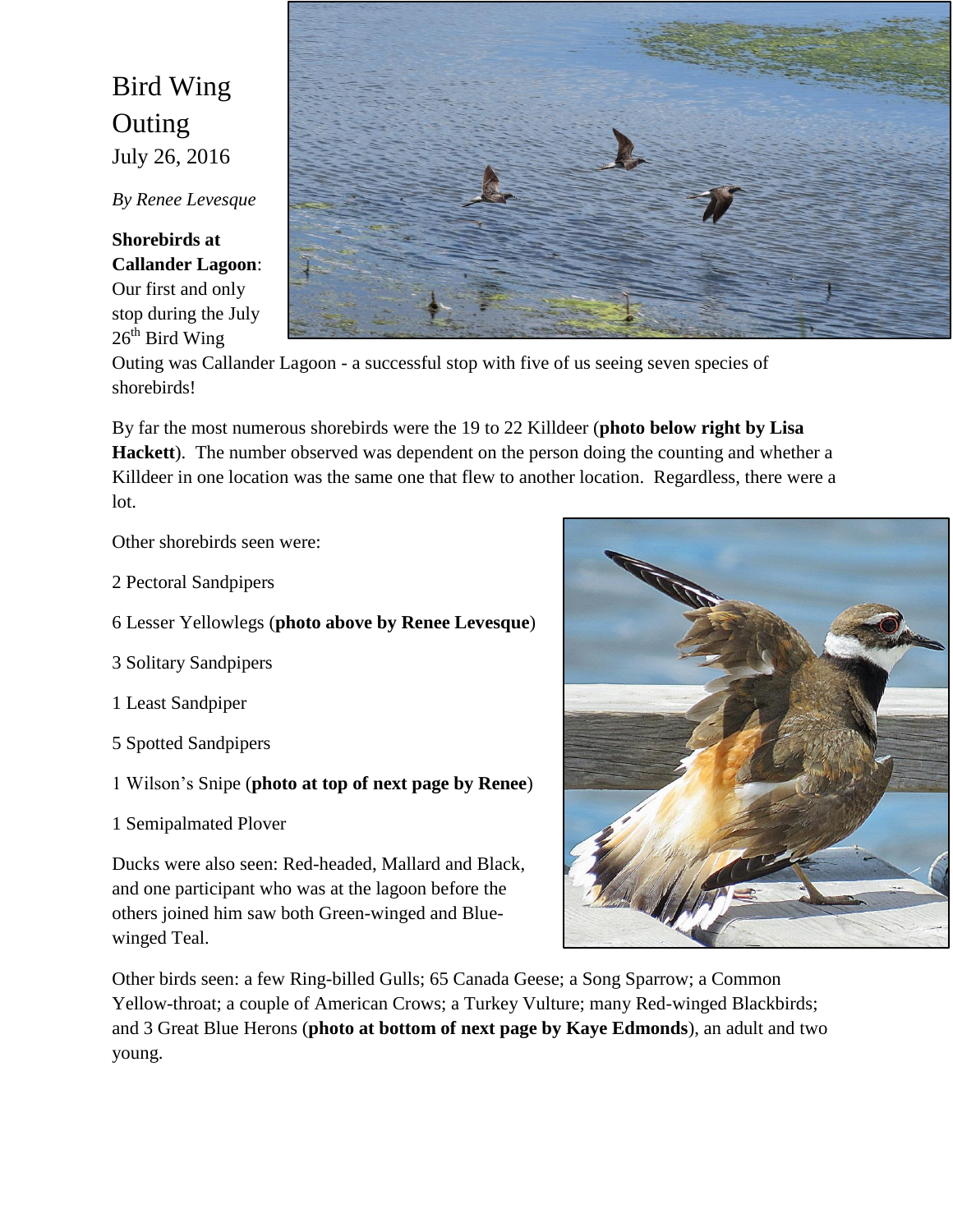Because shorebird sighting and identification were the goals of this outing, we examined each and every shorebird assiduously. They are not easy birds to identify in their non-breeding plumage and to the untrained eye and even the trained eye, many can look suspiciously alike. It is always prudent to have your guidebook with you.

Shorebirds migrating south can be a challenge or a nightmare depending on whether you see the glass as being half full or half empty. Because shorebirds are not in the same hurry to declare their territory for breeding purposes, they tend to migrate south at a more leisurely pace, often giving us time to go back and observe them a few times.

The southerly migration of shorebirds begins in late June. Usually adults migrate a month or more before the juveniles, and usually female adults migrate before the male adults. Females depart soon after the eggs hatch, while the males stay on to



raise the young until they are grown and can manage on their own, usually 2 to 3 weeks after the females depart.

The first to move south in late June are usually adult Lesser Yellowlegs and Least Sandpipers, followed by other adult shorebirds in early July. The numbers and types of species increase as the month wears on, with shorebirding continuing into August, September, and even October. Until freeze-up, there is always a chance of seeing a shorebird and the excitement mounts if a rare one for our area is seen.

Shorebirds are the world's record holders for long distance migrants, many travelling from the Arctic to South America. The long-distance migrants travel more than 8,000 miles; the medium-



distance, 3,500 to 7,500 miles; and the shortdistance, 3,000 or fewer miles.